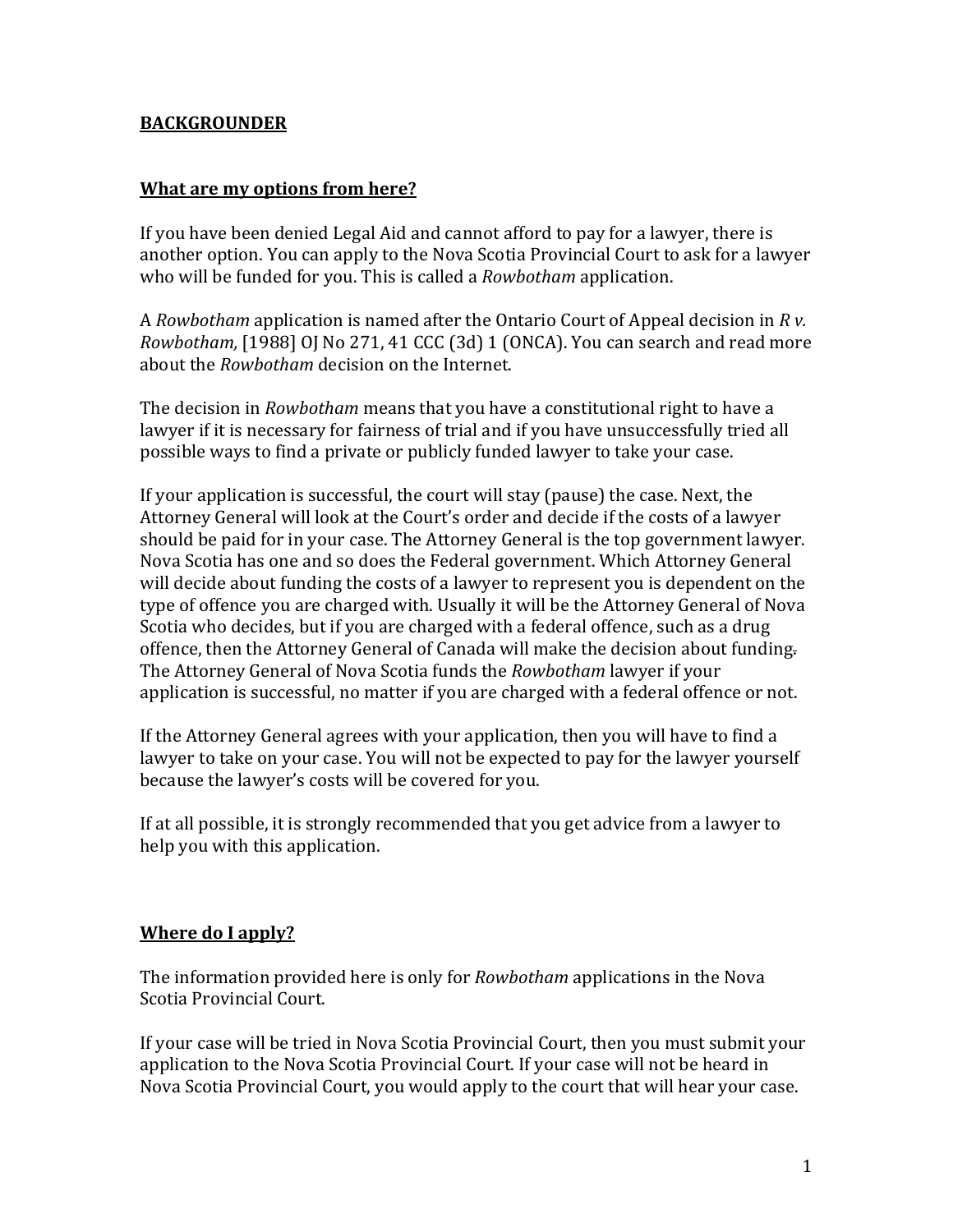For example, if your case will be tried in the Nova Scotia Supreme Court, you would make the application to the Supreme Court, not the Nova Scotia Provincial Court. This is because the forms or processes for this application may be different in the Nova Scotia Supreme Court.

### **If my** *Rowbotham* **application is successful, what will the lawyer do?**

The lawyer will represent you at trial. He or she will do this in a number of ways, such as questioning witnesses and making arguments to the court.

*Rowbotham* lawyers are usually only provided for trials. It is very unlikely for the court to approve a *Rowbotham* application for any other part of a case. This is because the trial is usually the longest and most complicated part of the proceeding, so there is a much greater chance of unfairness to you. Trial is also where the verdict of guilty or innocent is decided, so the stakes are higher. See the Ontario case *R. v. Valenti* 2010 ONSC 2433 for more information.

The factors for a successful *Rowbotham* application are explained below.

## **What does the application involve?**

You have to convince the court that your application should be approved. If you are successful, the court can temporarily stay (pause) the case until you have retained a lawyer.

You must include evidence to support your *Rowbotham* application. At the very least, this evidence must focus on two areas, (1) fairness of trial and (2) that you cannot afford to pay for a lawyer. These are explained in more detail below.

### **1. Can there be a fair trial without a lawyer?**

There are many reasons that effect the court's decision about whether a lawyer is necessary for a fair trial. You should bring up these factors in your application. The factors include:

- i. seriousness of the charge;
- ii. chance of going to jail if you are convicted;<br>iii. how complex the case is:
- iii. how complex the case is;<br>iv. length of the trial:
- length of the trial;
- v. your education level;
- vi. your reading and writing skills; and<br>vii. experience or knowledge you have v
- experience or knowledge you have with the criminal process.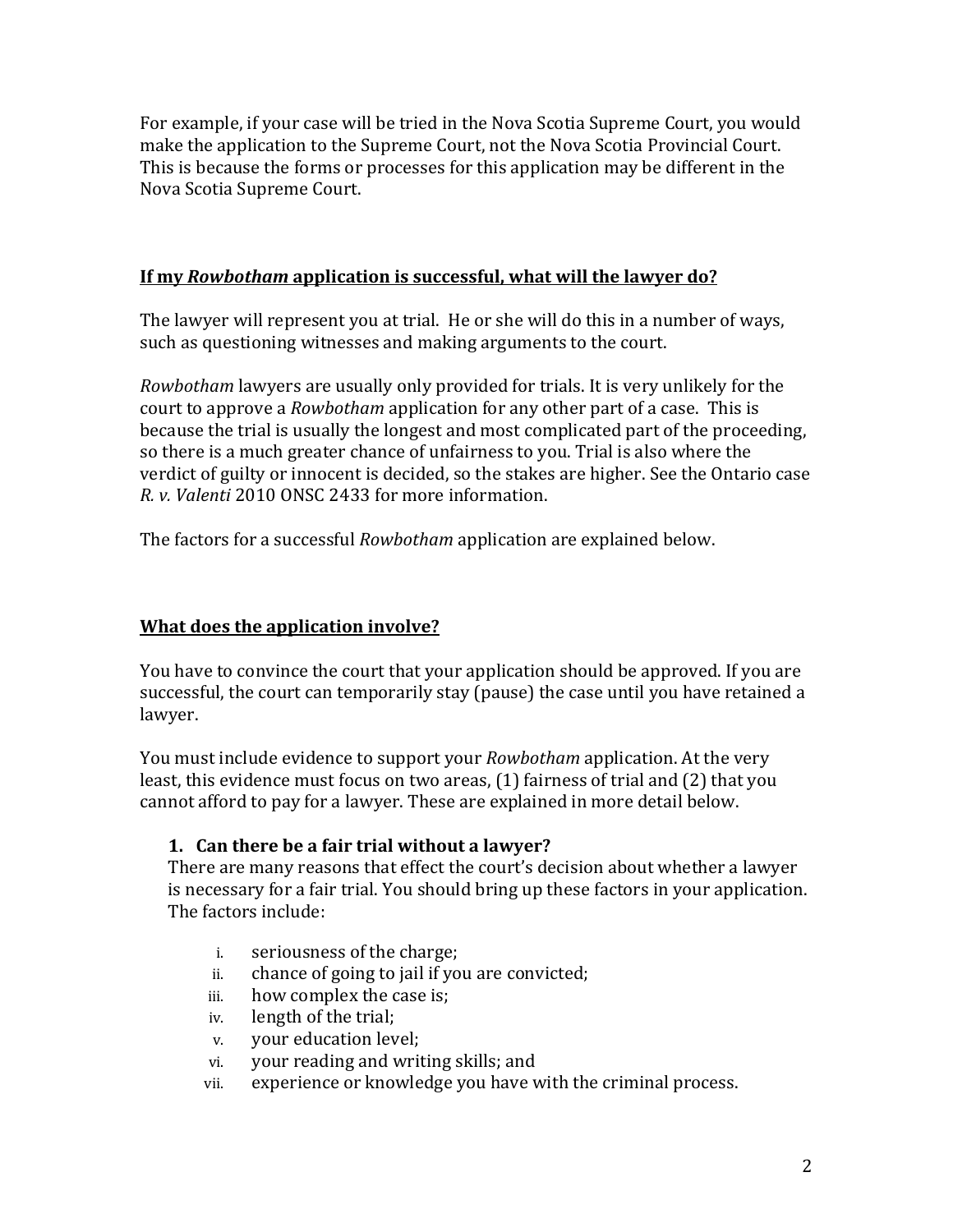These factors are important to mention in your notice of application, your affidavit and/or your brief (there are more details on these in the next section, titled "How do I present this evidence to the court?").

# **2. Are you unable to afford to pay for a lawyer?**

It must be very clear that you cannot afford to hire a lawyer. The types of evidence you must include for this are:

- i. *Proof of denial from Nova Scotia Legal Aid*. You must not qualify for Legal Aid. This proof must include an appeal of the original decision to not provide Legal Aid. The appeal must have been denied as well, or else this requirement will not be made out. There are a number of steps to prove this denial of Legal Aid. They are listed here.
	- a. You will have to sign a Release of Information. This form will be provided to you by the Attorney General of Nova Scotia.
	- b. This release gives permission to Nova Scotia Legal Aid to release your application and all of the financial information you provided to them with your Legal Aid application. You should also provide the Legal Aid Appeal Committee Summary Sheet and/or the Legal Aid Appeal Committee decision to the court because it gives the reason why your appeal was denied.
	- c. Legal Aid will provide a copy of your application and the financial information you gave them to the Attorney General of Nova Scotia and the Provincial Court. Legal Aid will also confirm to the Attorney General that you do not qualify for Legal Aid.
- ii. *You must show the court that you cannot afford to hire a lawyer on your own***.** It is important to know that the judge will look at your entire household income when he or she decides if you can afford a lawyer, not just your own individual income. This means the judge will take into account the income of your spouse or other family members. There are many other factors that will be considered by the judge to determine if you can afford to hire a lawyer. The evidence you provide should focus on:
	- a. the amount of expenses you have, including business and family expenses, and any current daily living expenses;
	- b. your efforts to save money to pay for a lawyer since charges were laid;
	- c. any attempts you made to borrow money to pay for a lawyer. This includes efforts to borrow from children, parents or other family members;
	- d. employment and income, including attempts to obtain employment or obtain additional employment to increase your income and be able to pay for a lawyer;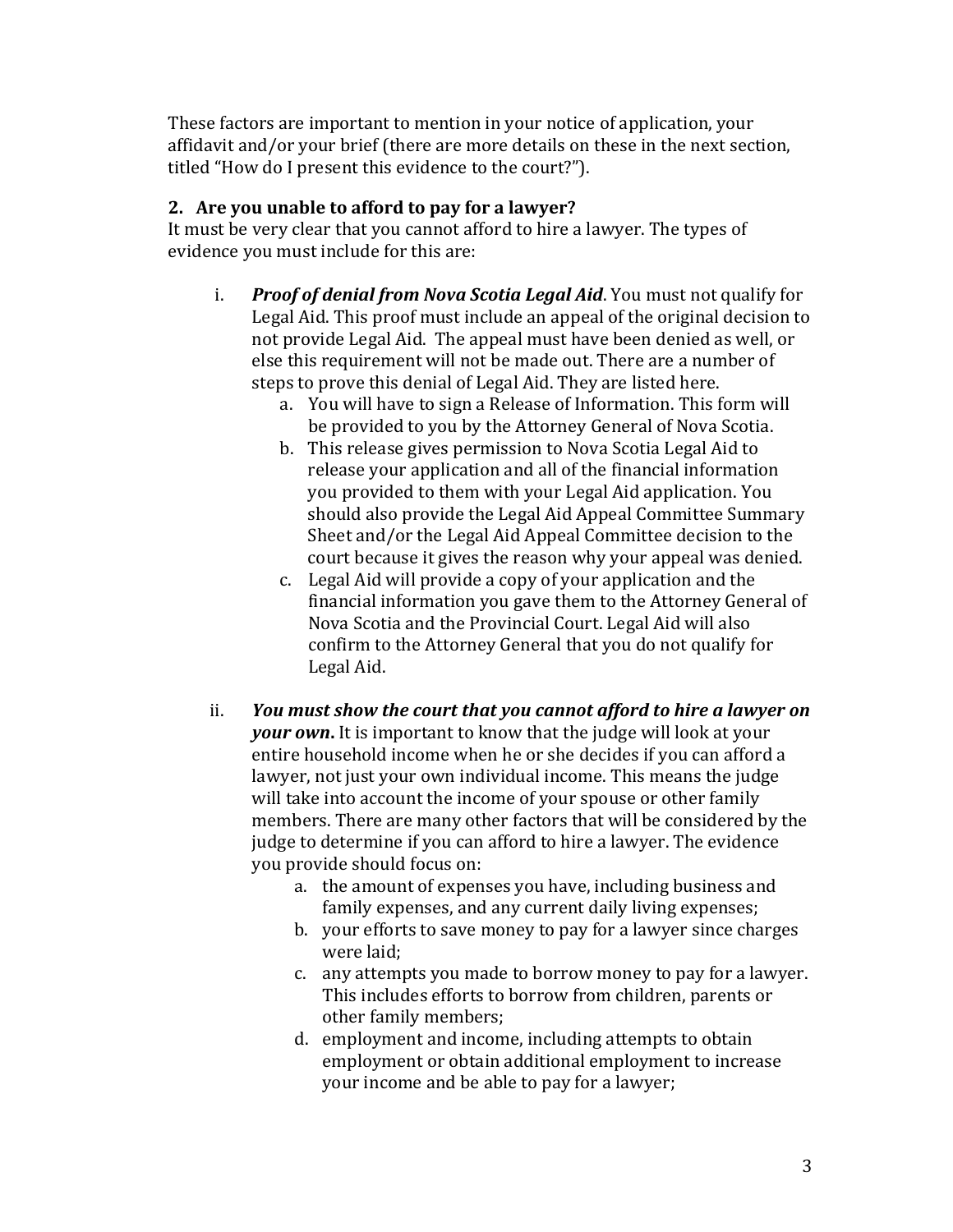- e. efforts to look for lawyers who are willing to work at a rate you can afford;
- f. if there is anything you can sell or use to raise funds to help you pay for a lawyer; and
- g. the value of any other items you receive a financial benefit from, even if that item is registered in someone else's name or being held or used by someone else.

### **How do I present this evidence to the court?**

To make this application to the court and present all the information in the right way, there are certain forms you will have to complete as part of the court's process.

The necessary forms are listed below and draft forms are available on the Courts of Nova Scotia website. You can complete these forms and submit them to the person or address noted on each form. Be careful when submitting these forms to be sure that you submit each one to the correct location. Also, please ensure that you keep for yourself a copy of all forms and any documents you attach.

- o **Notice of Application** see Form 1.A. This lets the court know that you are making a *Rowbotham* application. This is where you set out the reasons for your application.
- o **Release of Information (Waiver) form** see Form B. This is the form you will send to Nova Scotia Legal Aid to give permission for the release of information regarding your Legal Aid application, including proof that you were denied Legal Aid.
- o **Affidavit** see Form 2.A. An affidavit presents your sworn evidence. Sworn evidence means that you have promised that the information in your affidavit is true.

In the affidavit, you must include information about your financial situation. You should include and attach all documents that prove your written statements. These documents might include bank slips, pay stubs, income tax returns, credit reports, listings of bank accounts or investment holdings, credit applications, employment history, union memberships and more. You can also give some additional evidence at the hearing of your *Rowbotham* application. A lawyer for the Attorney General might ask you questions about the evidence you include in your affidavit. This is known as a cross-examination. Form 2.A is a sample affidavit to show how an affidavit should be written.